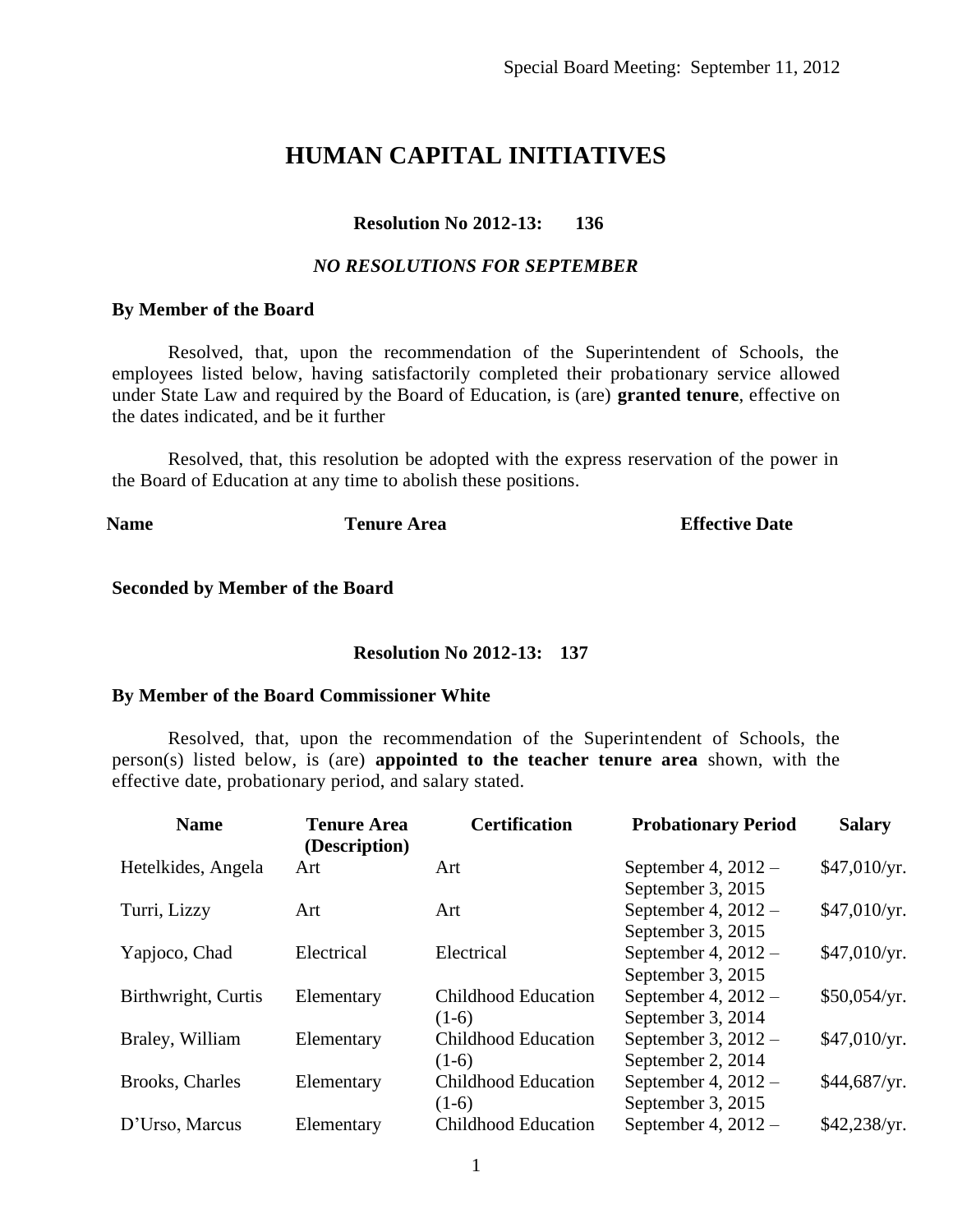|                     |               | $(1-6)$                     | September 3, 2015     |              |
|---------------------|---------------|-----------------------------|-----------------------|--------------|
| Hasler, Emily       | Elementary    | Early Childhood             | September 4, $2012 -$ | \$43,582/yr. |
|                     |               | Education (Birth -2)        | September 3, 2015     |              |
| Johnson, Nicole     | Elementary    | <b>Childhood Education</b>  | September 4, 2012 -   | \$43,163/yr. |
|                     |               | $(1-6)$                     | September 3, 2015     |              |
| Phillips, Marvin    | Elementary    | Childhood Education         | September 4, $2012 -$ | \$42,283/yr. |
|                     |               | $(1-6)$                     | September 3, 2015     |              |
| Vay, Bethany        | Elementary    | Early Childhood             | September 4, $2012 -$ | \$42,238/yr. |
|                     |               | Education (Birth -2)        | September 3, 2015     |              |
| Dermody, Ashley     | Graphic Art   | <b>Commercial Art</b>       | September 4, $2012 -$ | \$43,582/yr. |
|                     |               |                             | September 3, 2015     |              |
| Kendrick, Sylvia    | School Media  | Library Media               | September 4, $2012 -$ | \$56,758/yr. |
|                     | Specialist    | Specialist                  | September 3, 2014     |              |
| Lee, Meredith       | School Social | <b>School Social Worker</b> | September 4, $2012 -$ | \$52,434/yr. |
|                     | Worker        |                             | September 3, 2015     |              |
| Hunter II, Marshall | Science       | Physics                     | September 4, 2012 -   | \$44,687/yr. |
|                     |               |                             | September 3, 2015     |              |
| Griffin, Eric       | Special       | <b>Special Education</b>    | August 27, 2012 -     | \$45,806/yr. |
|                     | Education     |                             | August 26, 2015       |              |
| Romaneo, Linda      | Teaching      | <b>Teaching Assistant</b>   | August 27, 2012 -     | \$15.15/hr.  |
|                     | Assistant     |                             | August 26, 2015       |              |
| Jones, Sandra       | Teaching      | <b>Teaching Assistant</b>   | September 4, $2012 -$ | \$14.70/hr.  |
|                     | Assistant     |                             | September 3, 2015     |              |
| Hooker, Kristine    | Teaching      | <b>Teaching Assistant</b>   | September 4, $2012 -$ | \$14.70/hr.  |
|                     | Assistant     |                             | September 3, 2015     |              |
| James, Teresa       | Teaching      | <b>Teaching Assistant</b>   | September 4, $2012 -$ | \$14.26/hr.  |
|                     | Assistant     |                             | September 3, 2015     |              |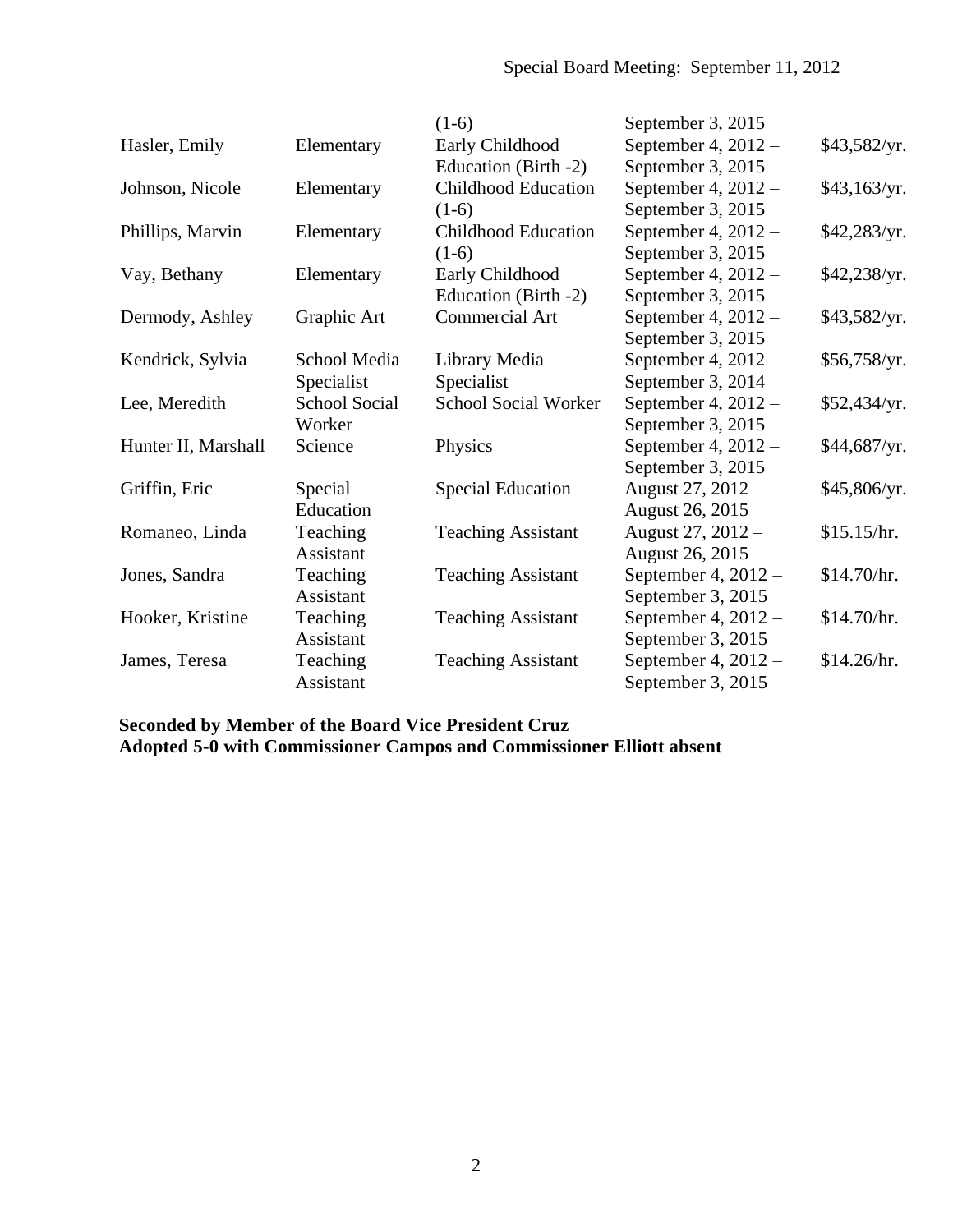#### **By Member of the Board Commissioner White**

Resolved, that, upon the recommendation of the Superintendent of Schools, the person(s) listed below, is (are) **appointed to PART-TIME positions within the teacher tenure area** shown, with the effective date, and salary stated. Be it noted that no seniority or tenure shall accrue during such part-time service.

| <b>Name</b>         | <b>Tenure Area</b>  | <b>FTE</b> | <b>Effective Date</b> | <b>Salary</b> |
|---------------------|---------------------|------------|-----------------------|---------------|
|                     | (Description)       |            |                       |               |
| Chandler, William   | Art                 | 0.50       | September 4, 2012     | \$28,269/yr.  |
| Lawson, Gregory T.  | Art                 | 0.60       | September 4, 2012     | \$25,370/yr.  |
| Sadler, Tracy       | Art                 | 0.80       | September 4, 2012     | \$34,865/yr.  |
| Sanford, Jennifer   | Art                 | 0.40       | August 28, 2012       | \$16,913/yr.  |
| Woodworth, Amy      | Art                 | 0.80       | September 4, 2012     | \$40,043/yr.  |
| Valentino, Michelle | English as a Second | 0.60       | August 26, 2012       | \$32,431/yr.  |
|                     | Language            |            |                       |               |
| Bernhardt, Maria    | English as a Second | 0.20       | September 4, 2012     | \$10,488/yr.  |
|                     | Language            |            |                       |               |
| Kaiser, Linda       | Family and Consumer | 0.50       | September 4, 2012     | \$26,217/yr.  |
|                     | Science             |            |                       |               |
| Hanna, Mary         | Speech & Hearing    | 0.50       | September 4, 2012     | \$22,343/yr.  |
|                     | Handicapped         |            |                       |               |

## **Seconded by Member of the Board Vice President Cruz Adopted 5-0 with Commissioner Campos and Commissioner Elliott absent**

#### **Resolution No 2012-13: 139**

#### **By Member of the Board Commissioner White**

Resolved, that, upon the recommendation of the Superintendent of Schools, the person(s) listed below is (are) **appointed to the administrative tenure area and the assignment shown**, with the effective date, probationary period and salary stated.

| <b>Name</b>   | <b>Tenure Area</b>                                   | <b>Assignment</b> | <b>Probationary Period</b>                   | <b>Salary</b> |
|---------------|------------------------------------------------------|-------------------|----------------------------------------------|---------------|
| Chan, Michael | (Description)<br>Director of Science<br>(Bracket II) | Central Office    | September 2, $2012 -$<br>September 1, $2015$ | \$119,000/yr. |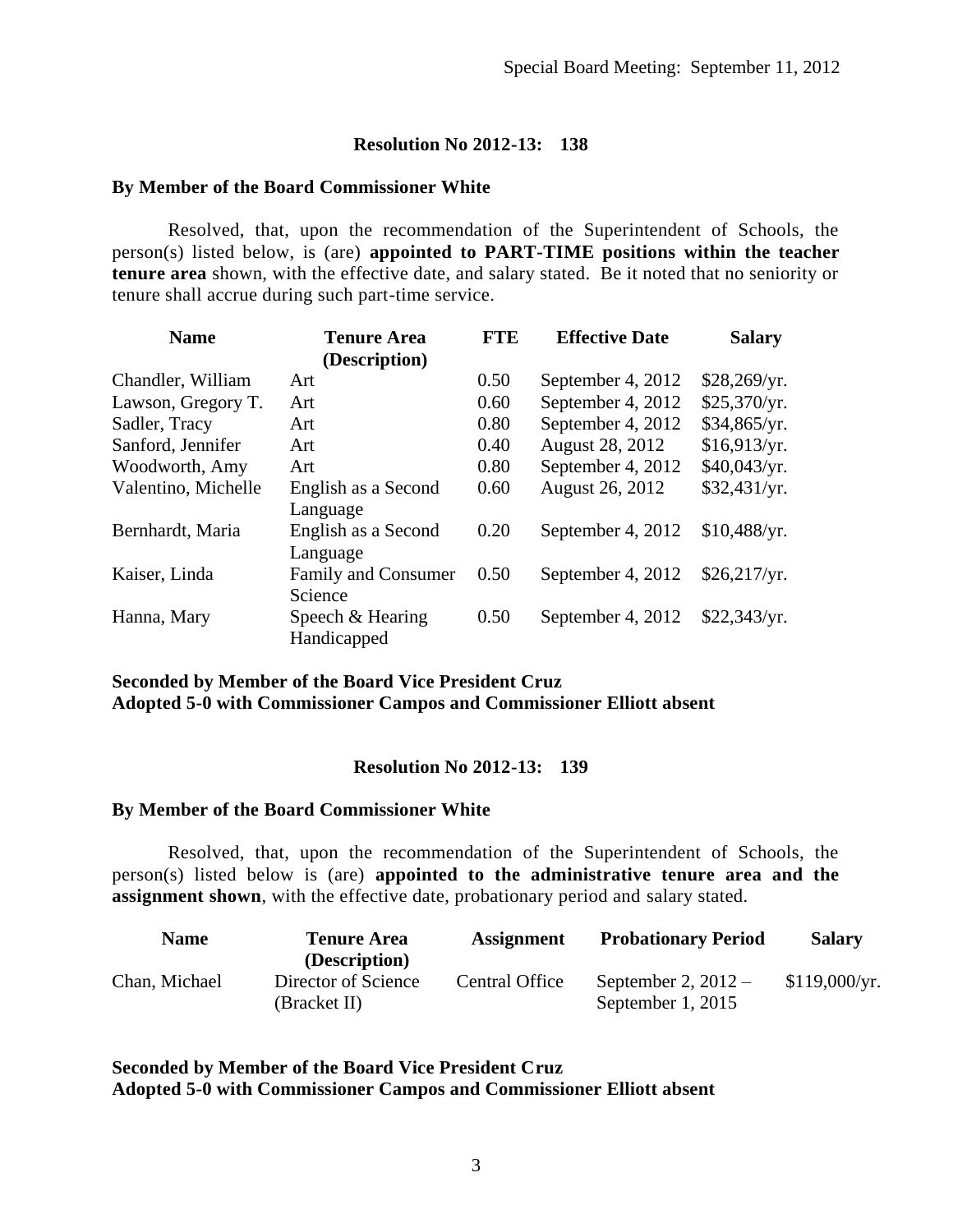#### **By Member of the Board Commissioner White**

Resolved, that, the Board of Education upon the recommendation of the Superintendent of Schools, the person(s) listed below is (are) **assigned to the "acting" position** shown, at the salary and effective date stated:

| <b>Name</b>    | <b>Acting Assignment</b> | <b>Location</b> | <b>Effective Date</b> | <b>Salary</b> |
|----------------|--------------------------|-----------------|-----------------------|---------------|
| Haile, Marilyn | Bracket III (Assistant   | School No. 29   | September 2,          | \$86,471/yr.  |
|                | Principal)               |                 | 2012                  |               |
| Durick, Jody   | <b>Bracket IV</b>        | 175 Martin St.  | September 2,          | \$65,000/yr.  |
|                | (Administrative          |                 | 2012                  |               |
|                | Specialist)              |                 |                       |               |
| Manon, LaToya  | <b>Bracket IV</b>        | SOTA/SWW        | September 2,          | \$65,000/yr.  |
|                | (Coordinating)           | Foundation/SWW  | 2012                  |               |
|                | Administrator of         | Commencement    |                       |               |
|                | Special Education)       |                 |                       |               |

#### **Seconded by Member of the Board Vice President Cruz Adopted 5-0 with Commissioner Campos and Commissioner Elliott absent**

## **Resolution No 2012-13: 141**

#### **By Member of the Board Commissioner White**

Resolved, that the Board of Education, upon the recommendation of the Superintendent of Schools, the person(s) listed below is (are) **appointed** as a **CONTRACT SUBSTITUTE** in the tenure area and for the period and salary stated.

| <b>Name</b>      | <b>Tenure Area</b><br>(Description) | <b>Duration</b>                   | <b>Salary</b> |
|------------------|-------------------------------------|-----------------------------------|---------------|
| Dunn, Amanda     | English as a Second                 | August 30, 2012 – June 30, 2013   | \$42,283/yr.  |
| Butler, Lynn     | Language<br>English as a Second     | September 3, 2012 – June 30, 2013 | \$44,687/yr.  |
| Mattison, Kelly  | Language<br>Elementary<br>Education | September 4, 2012 – June 30, 2013 | \$43,582/yr.  |
| Povio, Tracey    | Elementary                          | September 4, 2012 – June 30, 2013 | \$43,582/yr.  |
| Kearney, Mary    | <b>Guidance Counselor</b>           | September 4, 2012 – June 30, 2013 | \$45,806/yr.  |
| Cooley, Megan    | Elementary                          | September 4, 2012 – June 30, 2013 | \$43,582/yr.  |
| Labrador, Carmen | Elementary                          | September 6, 2012 – June 30, 2013 | \$51,229/yr.  |
|                  | Education                           |                                   |               |
| Lawton, Demetris | Elementary                          | September 4, 2012 – June 30, 2013 | \$43,582/yr.  |
| Spade, Kristen   | Elementary                          | September 4, 2012 – June 30, 2013 | \$43,582/yr.  |
| Selner, Julie    | Elementary                          | September 4, 2012 – June 30, 2013 | \$43,582/yr.  |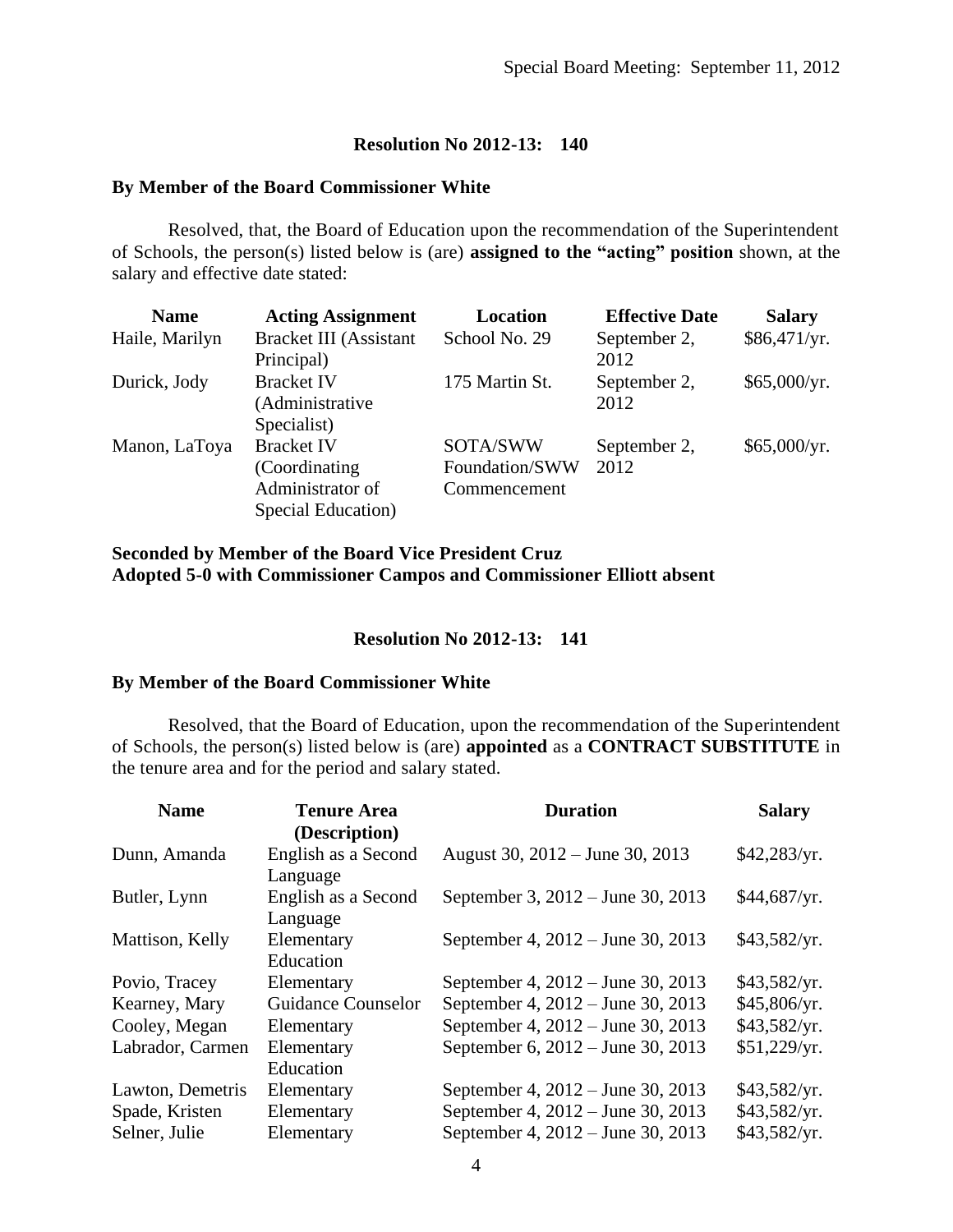| Privitera, Lisa   | Elementary          | September 4, 2012 – June 30, 2013 | \$42,283/yr. |
|-------------------|---------------------|-----------------------------------|--------------|
| Harris, Jill      | English as a Second | September 4, 2012 – June 30, 2013 | \$43,582/yr. |
|                   | Language            |                                   |              |
| Joesten, Kiersten | English as a Second | September 4, 2012 – June 30, 2013 | \$42,283/yr. |
|                   | Language            |                                   |              |
| Payne, Lauren     | English as a Second | September 4, 2012 – June 30, 2013 | \$45,806/yr. |
|                   | Language            |                                   |              |
| Lopez, Ericka     | English as a Second | September 4, 2012 – June 30, 2013 | \$43,582/yr. |
|                   | Language            |                                   |              |
| Prestigiacomo,    | Elementary          | September 4, 2012 – June 30, 2013 | \$44,687/yr. |
| Maria             |                     |                                   |              |

## **Seconded by Member of the Board Vice President Cruz Adopted 5-0 with Commissioner Campos and Commissioner Elliott absent**

# **Resolution No 2012-13: 142**

## *NO RESOLUTIONS FOR SEPTEMBER*

## **By Member of the Board**

Resolved, that, upon the recommendation of the Superintendent of Schools, the person(s) listed below is (are) **PROVISIONALLY appointed** to the listed Competitive Civil Service titles, with the salary and effective dates noted.

| <b>Name</b> | <b>Job Title</b> | <b>Salary</b> | <b>Effective Date</b> |
|-------------|------------------|---------------|-----------------------|
|             |                  |               |                       |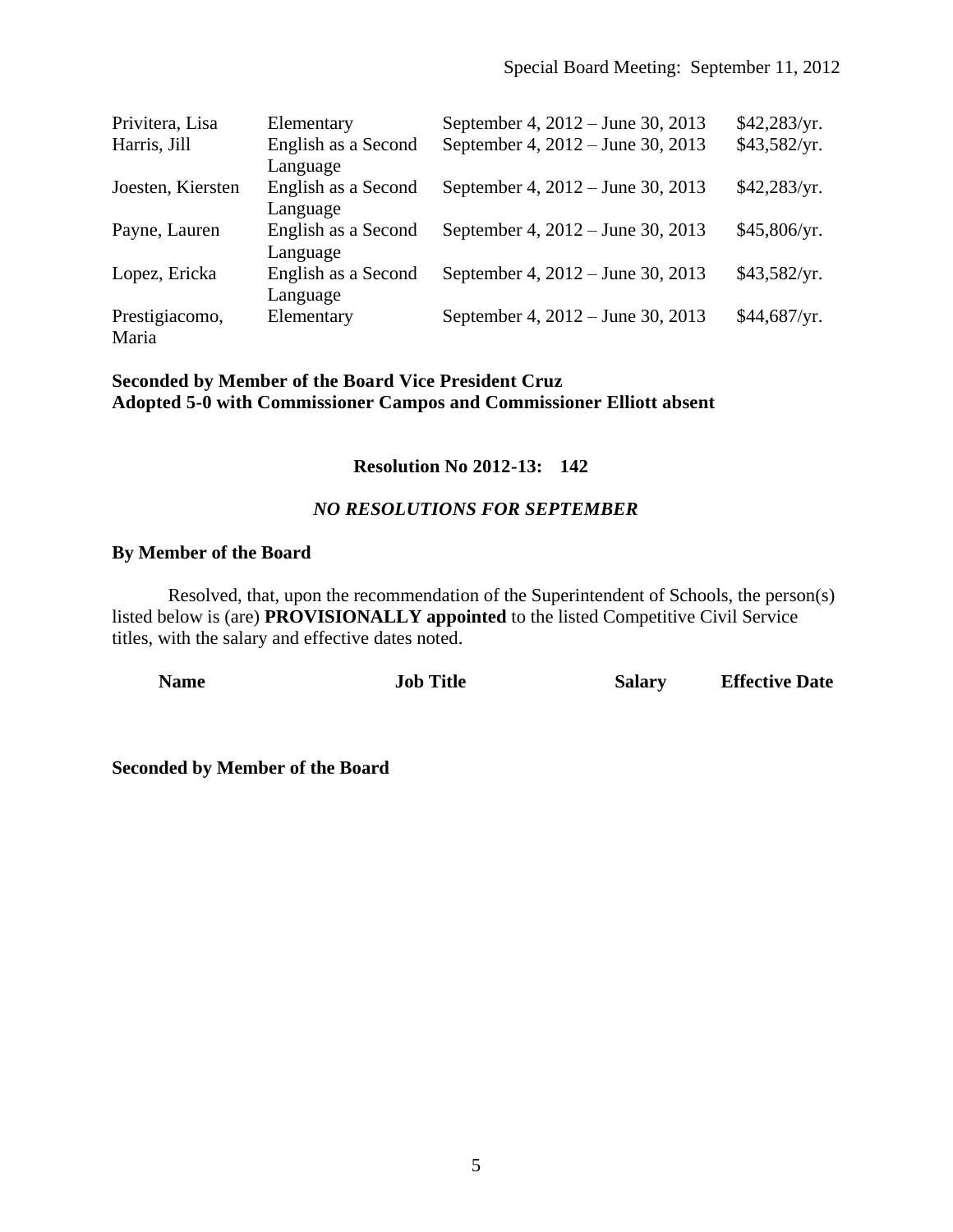#### **By Member of the Board Commissioner White**

Resolved, that, upon the recommendation of the Superintendent of Schools, the person(s) listed below is (are) **PERMANENTLY appointed**, subject to required statutory and contractual probationary period(s), to the listed classified Civil Service titles, with the salary, and effective dates noted.

| <b>Name</b>        | <b>Job Title</b>       | <b>Classification</b> | <b>Salary</b> | <b>Effective Date</b> |
|--------------------|------------------------|-----------------------|---------------|-----------------------|
| Gonzalez, Miguel   | Maintenance Mechanic I | Non-Competitive       | \$16.71/hr.   | September 16, 2012    |
| Nelson, Antoinette | School Sentry I        | Non-Competitive       | \$18.59/hr.   | September 4, 2012     |
| Agron, Celina      | Secretary I            | Competitive           | \$74,525/yr.  | September 10, $2012$  |

#### **Seconded by Member of the Board Vice President Cruz Adopted 5-0 with Commissioner Campos and Commissioner Elliott absent**

## **Resolution No 2012-13: 144**

#### **By Member of the Board Commissioner White**

Resolved, that the **retirements** of the person(s) listed below are accepted and effective on the date(s) listed and may not be revoked.

| <b>Name</b>      | <b>Tenure Area (Description) or Job Title</b> | <b>Effective Date</b> |
|------------------|-----------------------------------------------|-----------------------|
| Bass, Joyce      | <b>Office Clerk IV</b>                        | September 1, 2012     |
| Gemayel, Beth    | Special Education                             | September 29, 2012    |
| Overby, Emmalean | Special Education                             | September 3, 2012     |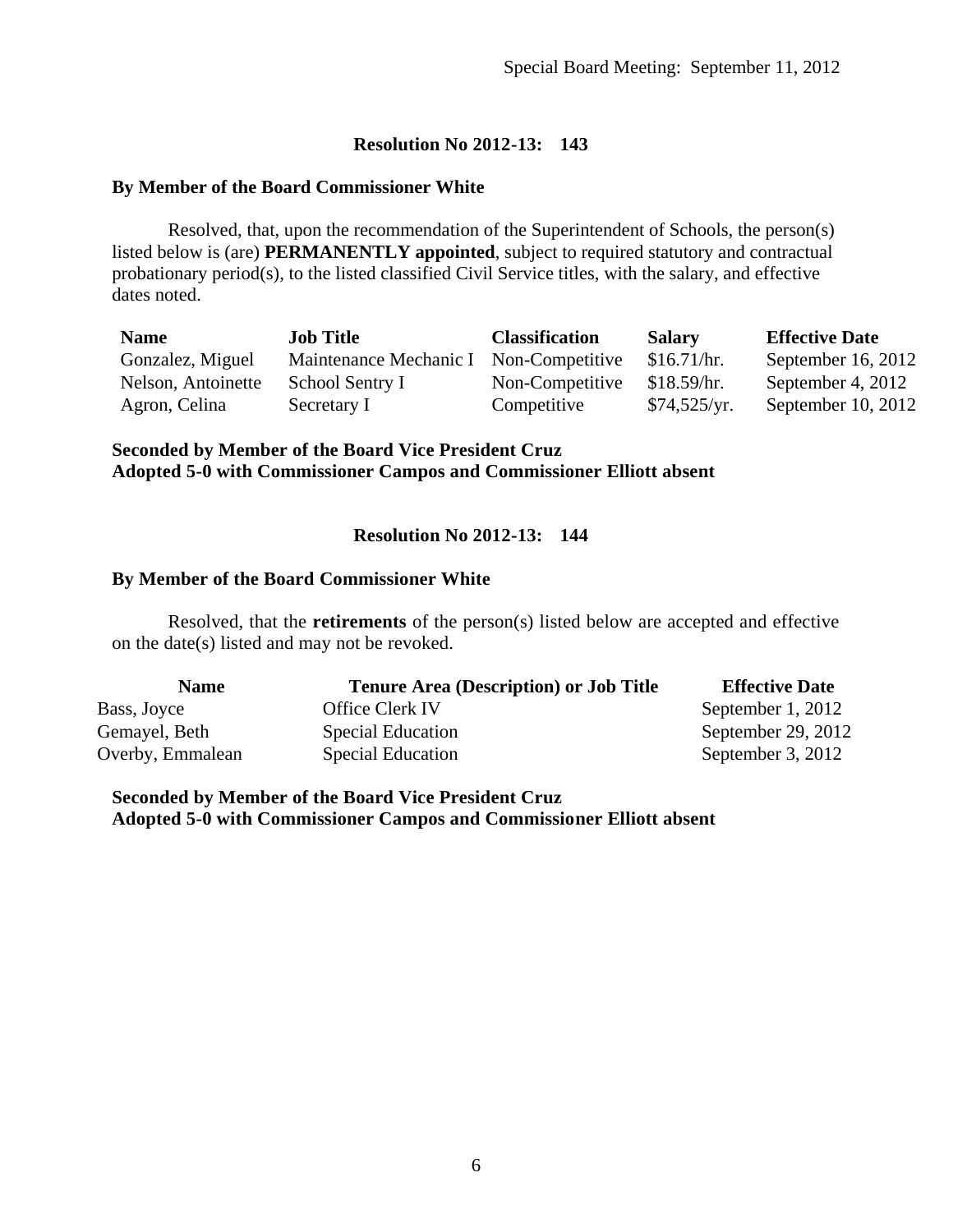#### **By Member of the Board Commissioner White**

Resolved, that the **resignations** of the person(s) listed below are accepted and effective on the dates(s) listed and may not be revoked.

| <b>Name</b>      | <b>Tenure Area (Description) or Job Title</b> | <b>Effective Date</b> |
|------------------|-----------------------------------------------|-----------------------|
| Branner, Jason   | Elementary                                    | August 25, 2012       |
| Ciardi, Felicia  | Elementary                                    | August 14, 2012       |
| Piano, Michael   | Elementary                                    | August 28, 2012       |
| Allen, Carla     | Mathematics                                   | September 3, 2012     |
| Chodak, Patricia | Social Studies                                | August 25, 2012       |

#### **Seconded by Member of the Board Vice President Cruz Adopted 5-0 with Commissioner Campos and Commissioner Elliott absent**

## **Resolution No 2012-13: 146**

#### *NO RESOLUTIONS FOR SEPTEMBER*

#### **By Member of the Board**

Resolved, that the person(s) listed below is (are) **terminated** from the position(s) shown and as of the effective date indicated.

| Name | <b>Tenure Area (Description) or</b> | <b>Effective Date</b> |
|------|-------------------------------------|-----------------------|
|      | <b>Job Title</b>                    |                       |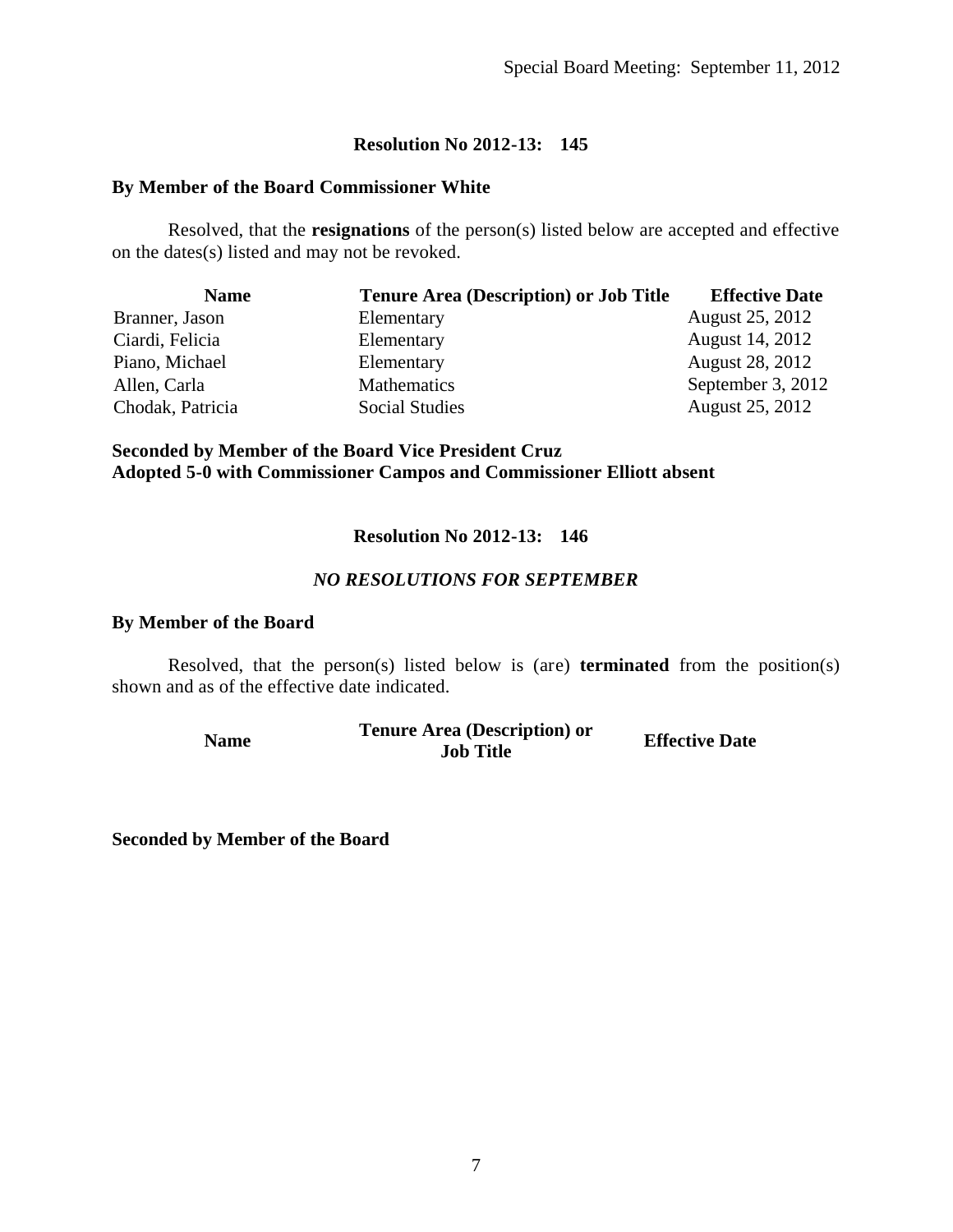#### **By Member of the Board Commissioner White**

Resolved, that, upon the recommendation of the Superintendent of Schools, the person(s) listed below are granted a **leave of absence**, **without pay**, beginning on and continuing through the dates indicated, subject to the requirements of the applicable collective bargaining agreement.

| <b>Name</b>                          | <b>Tenure Area</b><br>(Description) or<br><b>Job Title</b> | <b>Period</b>                                                                  | <b>Article or</b><br><b>Contract</b><br><b>Section</b> |
|--------------------------------------|------------------------------------------------------------|--------------------------------------------------------------------------------|--------------------------------------------------------|
| Schneider, Robert                    | English                                                    | August 26, $2012 -$ June 30, 2013                                              | Section 42.6a                                          |
| Scheer, Heidi<br>Green-Colon, Joanne | Mathematics<br><b>Special Education</b>                    | September 4, $2012$ – September 1, 2013<br>August 26, 2012 – September 2, 2013 | Section 42.6a<br>Section 42.6a                         |

## **Seconded by Member of the Board Vice President Cruz Adopted 5-0 with Commissioner Campos and Commissioner Elliott absent**

## **Resolution No 2012-13: 148**

## *NO RESOLUTIONS FOR SEPTEMBER*

#### **By Member of the Board**

Resolved, that, upon the recommendation of the Superintendent of Schools, the person(s) listed below are **granted paid leave(s) of absence** for the time period(s) indicated, subject to the requirements of the listed and other related provisions of the applicable collective bargaining agreement(s).

**Name Tenure Area (Description) or Job Title**

**Period Article or Contract Section**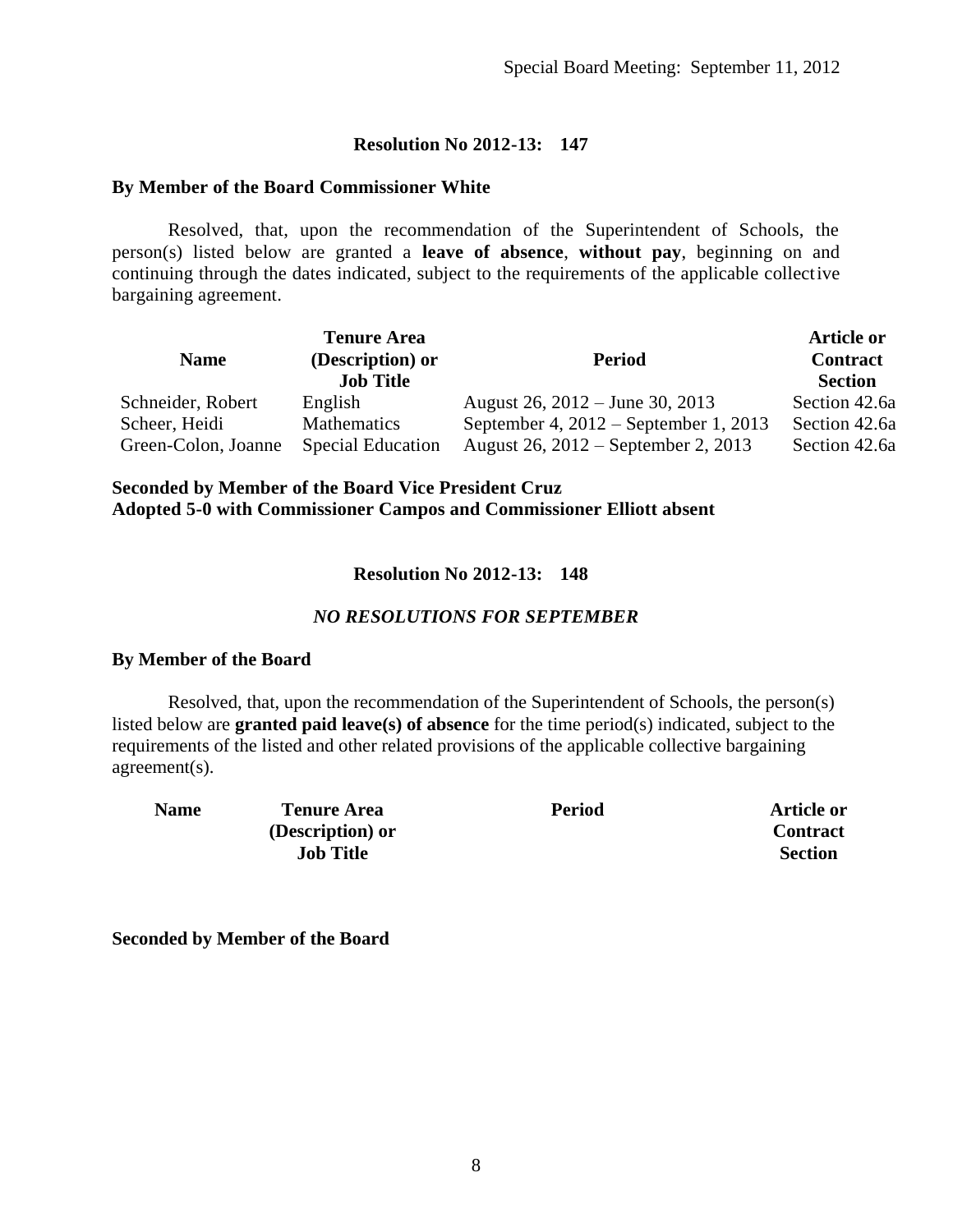## *NO RESOLUTIONS FOR SEPTEMBER*

#### **By Member of the Board**

Resolved, that the resolutions listed below are hereby **AMENDED** as set forth below.

**Original Resolution Effective Date Amendment**

**Seconded by Member of the Board**

## **Resolution No 2012-13: 150**

#### **By Member of the Board Commissioner White**

Resolved, that the teacher(s) and/or administrator(s) listed below is (are) **recalled to the part-time or substitute position**, in the tenure area and on the effective on the date indicated. Such named person(s) shall remain on the preferred eligibility list for their tenure area(s).

| <b>Name</b>                     | <b>Tenure Area</b><br>(Description)                  | <b>FTE</b>   | <b>Duration</b>                                                      |
|---------------------------------|------------------------------------------------------|--------------|----------------------------------------------------------------------|
| Brightful, Ana                  | English as a Second<br>Language                      | 0.60         | August 26, 2012 – June 30, 2013                                      |
| Sanchez-Baez, Eliany            | <b>School Guidance</b><br>Counselor                  | 0.80         | September 4, 2012 – June 30, 2013                                    |
| Butler, Thomas<br>Karol, Cherie | <b>Special Education</b><br><b>Special Education</b> | 0.50<br>0.50 | August 26, 2012 – June 30, 2013<br>September 4, 2012 – June 30, 2013 |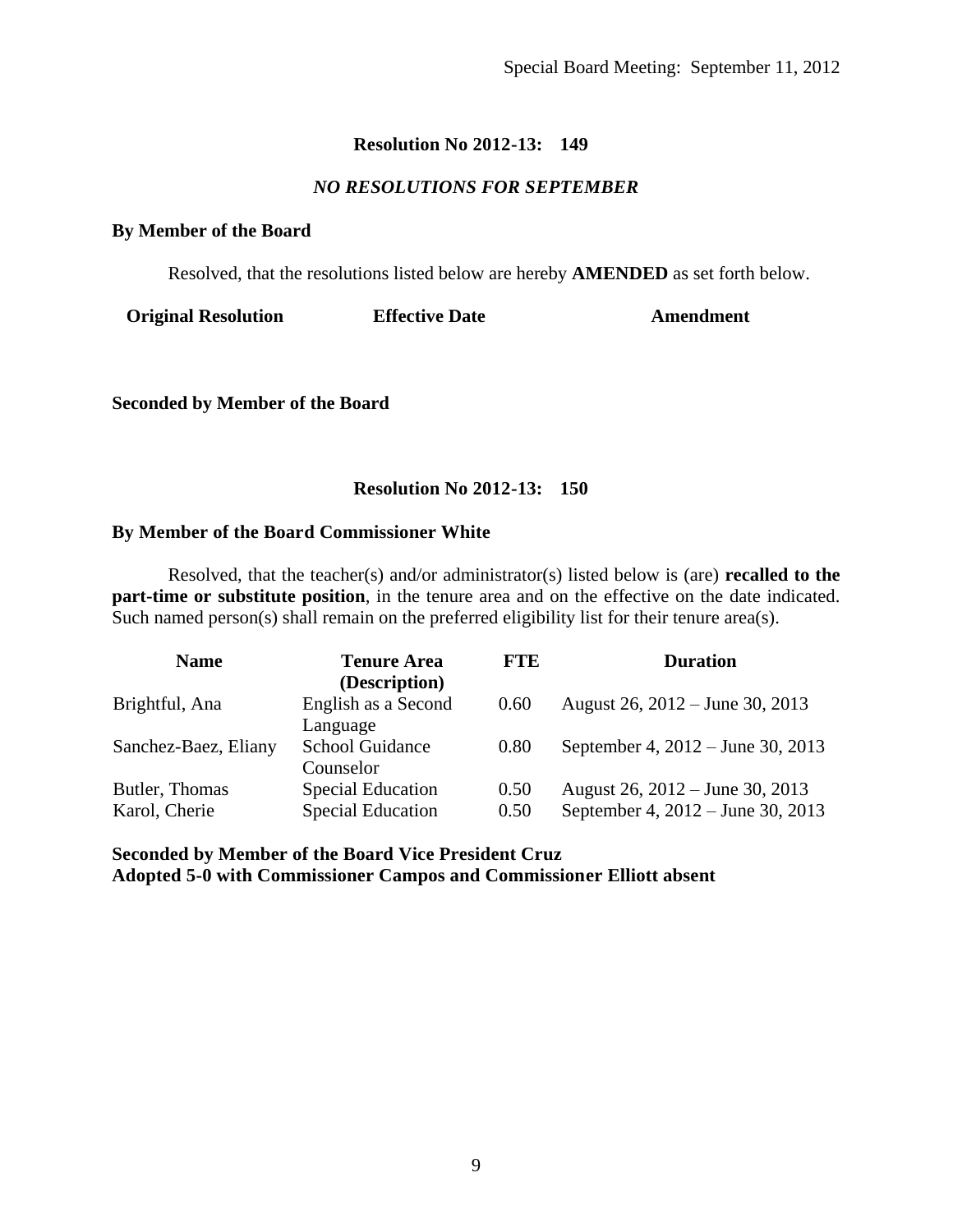## *NO RESOLUTIONS FOR SEPTEMBER*

#### **By Member of the Board**

Resolved, that the Civil Service employees listed below is (are) **recalled from a preferred eligibility list**, to the job title and on the effective date indicated

| <b>Job Title</b><br><b>Name</b> | <b>Classification</b> | <b>Effective Date</b> |
|---------------------------------|-----------------------|-----------------------|
|---------------------------------|-----------------------|-----------------------|

**Seconded by Member of the Board**

## **Resolution No 2012-13: 152**

#### **By Member of the Board Commissioner White**

Resolved, that the teacher(s), teaching assistant(s), and/or administrator(s) listed below is (are) **recalled from a preferred eligibility list**, to the tenure area and on the effective on the date indicated.

| <b>Name</b>         | <b>Tenure Area (Description)</b> | <b>Effective Date</b>  |
|---------------------|----------------------------------|------------------------|
| Salgado, Erica      | Art                              | <b>August 26, 2012</b> |
| Binger, Caston      | Elementary                       | September 4, 2012      |
| Rivera, Emily       | <b>Elementary Education</b>      | September 4, 2012      |
| Vargas, Veronica    | <b>Elementary Education</b>      | September 4, 2012      |
| LaLiberty, Adrienne | English                          | September 4, 2012      |
| O'Neill, Joseph     | English                          | September 4, 2012      |
| Sanchez, Kathleen   | English                          | September 4, 2012      |
| Wagner, Karen       | English as a Second Language     | August 26, 2012        |
| Sapienza, Meybhol   | Foreign Language                 | September 4, 2012      |
| Faulknor, Robert    | Music                            | August 26, 2012        |
| Marnell, Megan      | Performing Arts (Dance)          | August 26, 2012        |
| Zydowicz, Anna      | Performing Arts (Dance)          | August 26, 2012        |
| Morales, Daisy      | School Coordinator of            | September 2, 2012      |
|                     | Health/PE/Athletics              |                        |
| Poon, Margaret      | School Counseling & Guidance     | September 4, 2012      |
| Barry, Ryan         | <b>Special Education</b>         | September 4, 2012      |
| Cotroneo, Carla     | <b>Special Education</b>         | <b>August 26, 2012</b> |
| Fraser, Nicole      | <b>Special Education</b>         | September 4, 2012      |
| George, Jason       | <b>Special Education</b>         | August 26, 2012        |
| Hopson, Ryan        | <b>Special Education</b>         | September 4, 2012      |
| Klee, Jessica       | <b>Special Education</b>         | September 4, 2012      |
| McCoy, Nicole       | <b>Special Education</b>         | September 4, 2012      |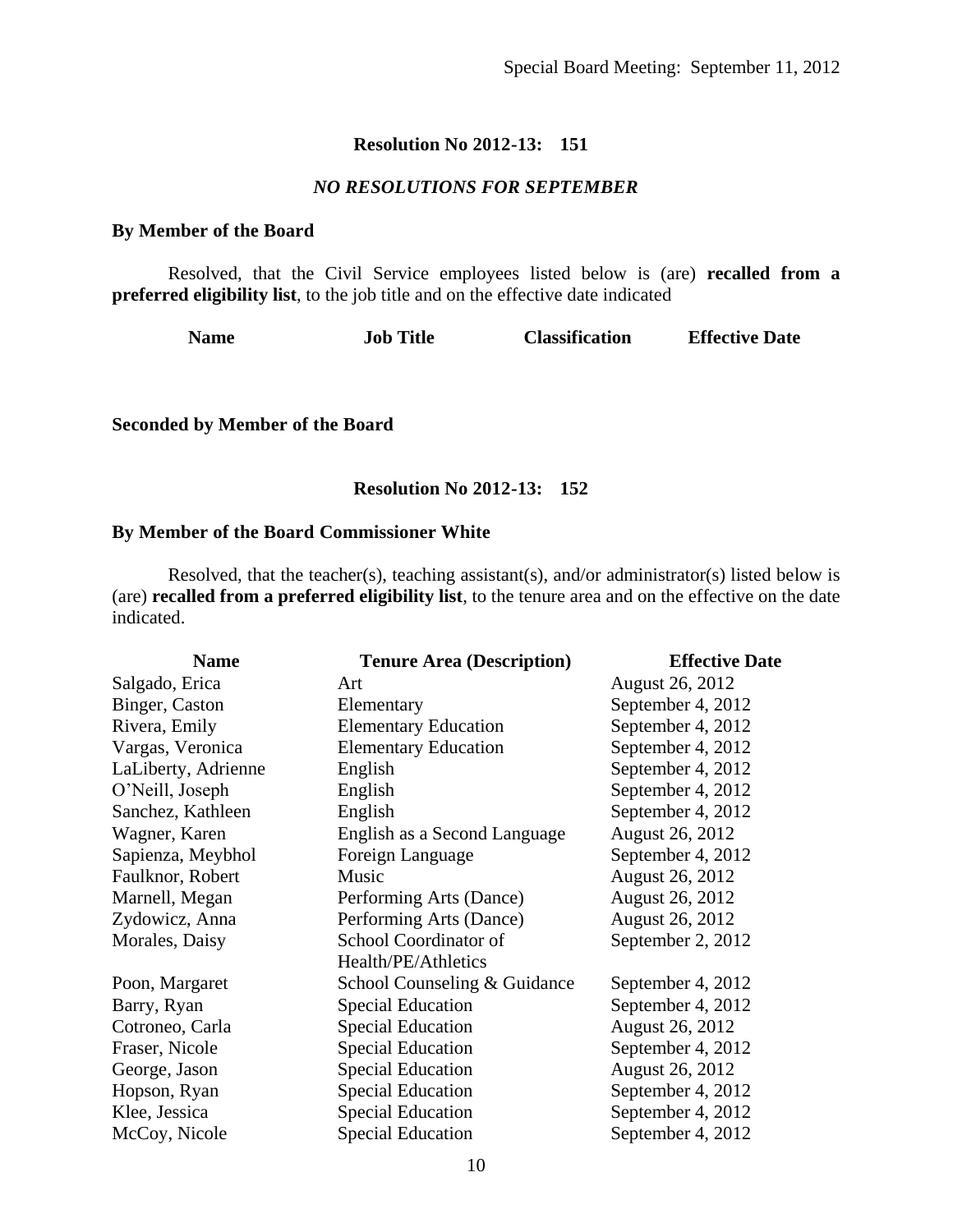| Moore, Andrew        | <b>Special Education</b> | September 4, 2012 |
|----------------------|--------------------------|-------------------|
| Nettesheim, Jennifer | <b>Special Education</b> | September 4, 2012 |
| O'Brien, Margaret    | <b>Special Education</b> | September 4, 2012 |
| Paris, Andrew        | <b>Special Education</b> | September 4, 2012 |
| Pavone, Jill         | <b>Special Education</b> | August 26, 2012   |
| Thombs, Kristel      | <b>Special Education</b> | August 26, 2012   |
| Vadula, Margaret     | <b>Special Education</b> | August 26, 2012   |
| Westbrook, Sarah     | <b>Special Education</b> | August 26, 2012   |

#### **Seconded by Member of the Board Vice President Cruz Adopted 5-0 with Commissioner Campos and Commissioner Elliott absent**

#### **Resolution No 2012-13: 153**

#### *NO RESOLUTIONS FOR SEPTEMBER*

#### **By Member of the Board**

Resolved, pursuant to Education Law Section 2585 and the District's Collective Bargaining Agreements, the positions within the tenure areas of the individuals listed below have been **abolished due to budgetary reductions** and the employment of such individuals is terminated as of the listed effective date.

Be it further resolved that such individuals shall be placed on a **preferred eligibility list** for their listed tenure area in the order of their length of service as a professional educator in the District.

**Name Tenure Area (Description) Effective Date**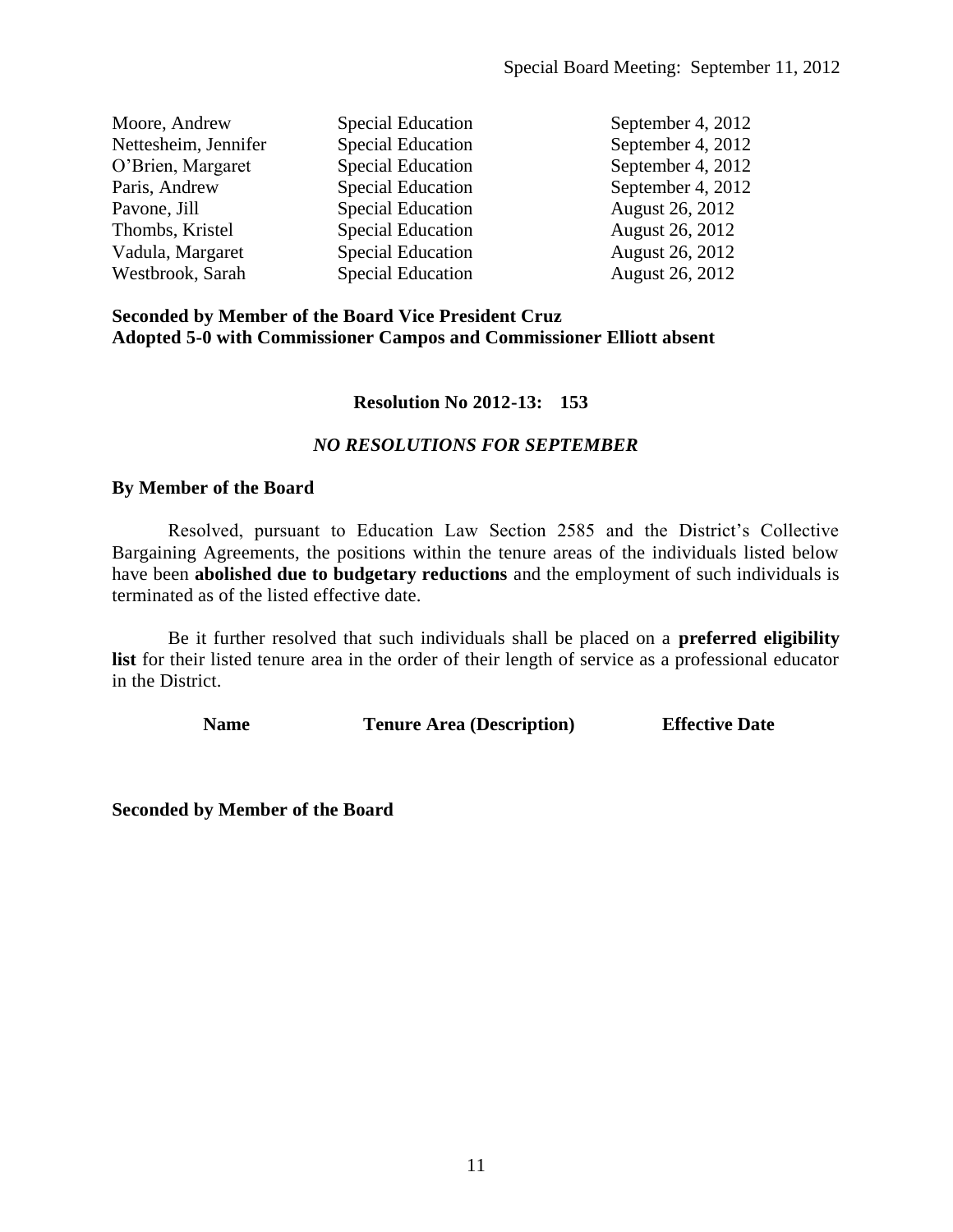## *NO RESOLUTIONS FOR SEPTEMBER*

#### **By Member of the Board**

Resolved, pursuant to New York State Education Law and Civil Service Law and the District's Collective Bargaining Agreements, positions within the Civil Service job titles listed below shall be **abolished** as of the effective date shown and the employment of listed person(s) shall be terminated, and they shall be placed on a **preferred eligibility list** as required by law and/or contract.

**Name Job Title Classification Effective Date**

**Seconded by Member of the Board**

## **Resolution No 2012-13: 155**

## *NO RESOLUTIONS FOR SEPTEMBER*

#### **By Member of the Board**

Resolved, pursuant to New York State Civil Service Law and the District's Collective Bargaining Agreements, the job titles of the person(s) listed below are **abolished** and, having exercised their rights under Civil Service Law § 80, such person(s) shall be **appointed** to the new positions shown.

Be it further resolved that such employee(s) shall be placed on a **preferred eligibility list** for their abolished job title in the order of their length of service in the classified civil service in the District.

**Name Abolished Job Title Effective Date New Job Title**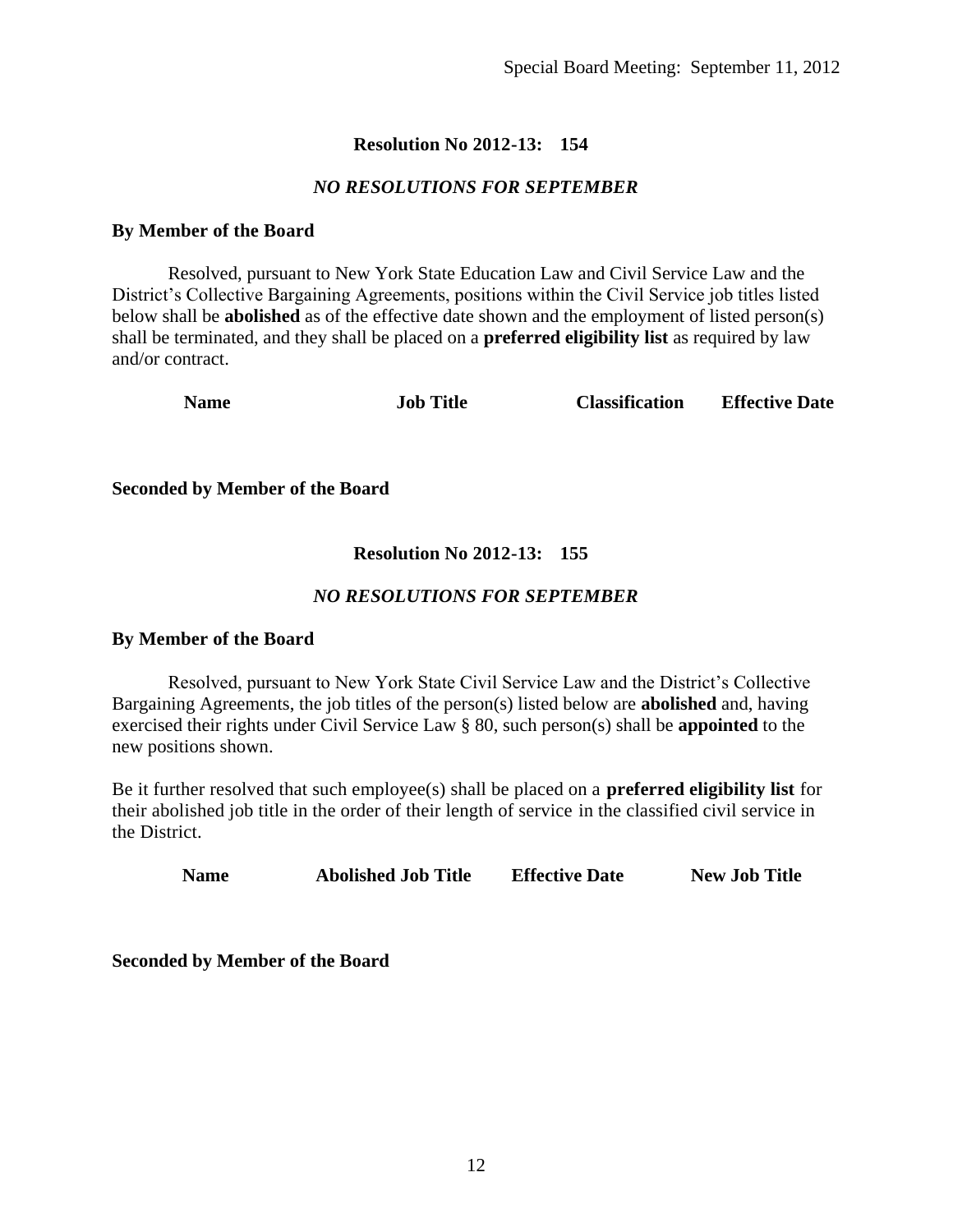#### **By Member of the Board Commissioner White**

Resolved, that upon the recommendation of the Superintendent of Schools, the following named persons, be, and hereby are appointed to the **non-tenure** bearing position.

| Name             | <b>Job Title</b>            | <b>Effective Date</b> | <b>Salary</b> |
|------------------|-----------------------------|-----------------------|---------------|
| Reilley, Meghann | School Instructor (Nursing) | September 4, 2012     | \$42,283      |

**Seconded by Member of the Board Vice President Cruz Adopted 5-0 with Commissioner Campos and Commissioner Elliott absent**

# **OTHER**

**Resolution No 2012-13: 157**

#### **By Member of the Board Commissioner Powell**

RESOLVED, That the Superintendent, or his designee, be, and hereby is, authorized to enter into an Agreement with **Hillside Children's Center (Hillside Family of Agencies)**, 1183 Monroe Avenue, Rochester, NY, to coordinate and deliver intense behavioral and mental services that address the emotional and mental health needs of approximately 450 students at School Nos. 2, 8 and 17, and provide standardized service data reports, with the goal to improve academic performance, for the period September 12, 2012, or as soon thereafter as the Agreement is fully executed, through June 30, 2013, for a sum not to exceed One Hundred Fifty Five Thousand Eight Hundred Seventy One Dollars (\$155,871.00), funded by the Safe Schools / Healthy Students Grant, the Extended Day / Violence Prevention Grant and the Human Services Systems Department, through the Human Services Systems Department, contingent upon grant funding and budget appropriations, and contingent upon the form and terms of the Agreement having been approved by Counsel to the District.

#### Strategic Goal: 2; Objective: 2

Justification: Creates and disseminates a compendium of effective practice and strategies based on desired purposes and outcomes to support a positive school culture and climate.

## **Seconded by Member of the Board Vice President Cruz Adopted 4-0 with President Evans and Commissioner White abstaining due to familial relationship and Commissioner Elliott absent.**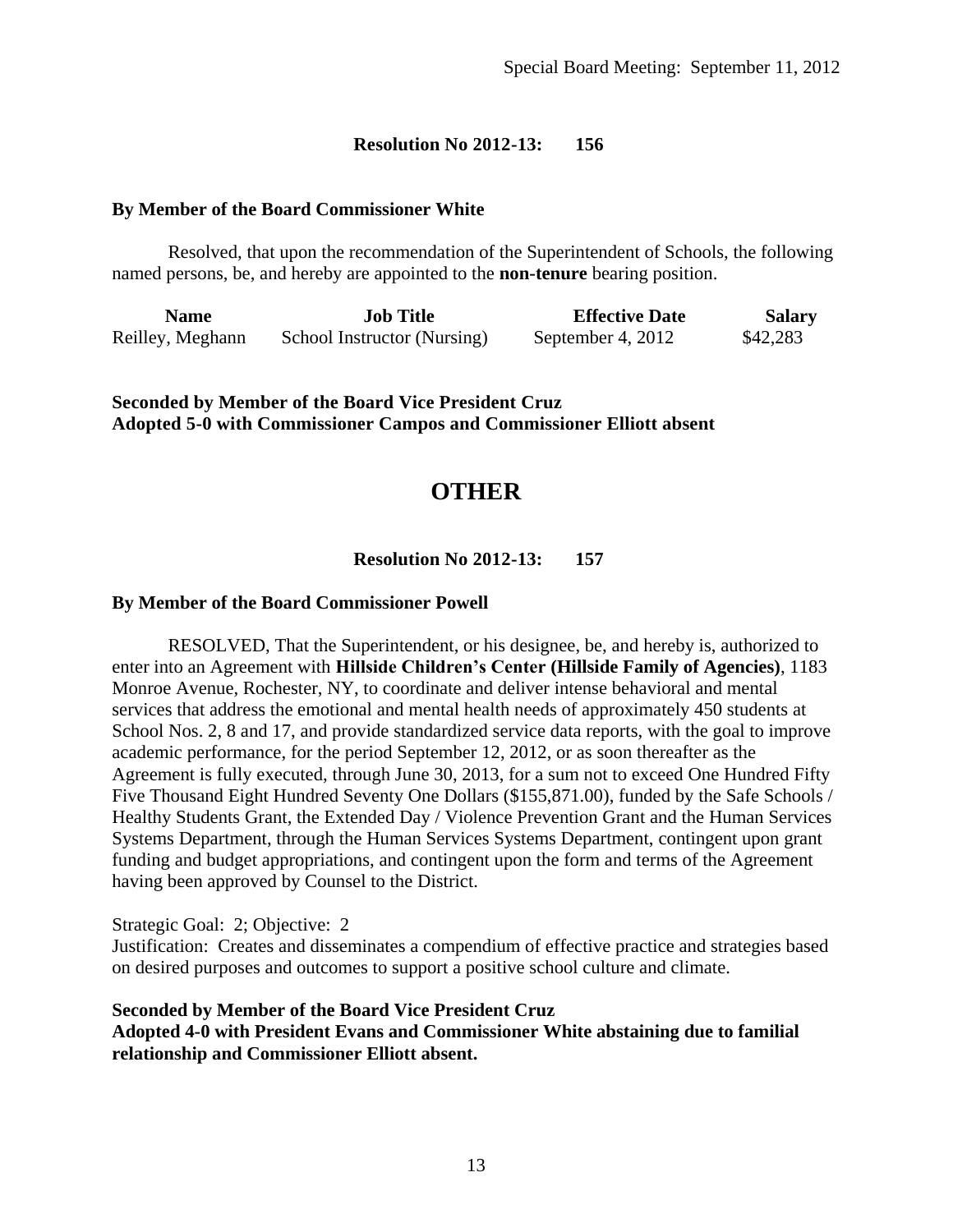## **By Member of the Board Commissioner Powell**

WHEREAS, the terms of the Title I Part D Grant require certain services; and

WHEREAS, the District wishes to enter into an Agreement with Hillside Family of Agencies, to provide the services required by the terms of the Grant; therefore be it

RESOLVED, That the Superintendent, or his designee, be, and hereby is, authorized to enter into an Agreement with **Hillside Family of Agencies (Hillside Children's Center)**, 1183 Monroe Avenue, Rochester, NY, whereby the District shall pay Federal flow-through funds to provide the services of a Reading Teaching Assistant and a Special Education Teacher for District students residing at the Hillside Children's Center, for the period September 12, 2012, or as soon thereafter as the Agreement is fully executed, through August 31, 2013, for a sum not to exceed One Hundred Thirty Two Thousand Nine Hundred Forty Eight Dollars (\$132,948.00), funded by the Title I Part D Grant, through the Title I Office, contingent upon grant funding and budget appropriations, and contingent upon the form and terms of the Agreement having been approved by Counsel to the District.

Strategic Goal: 1; Objective: 2

Strategic Goal: 4; Objective: 1

Justification: Implement research-based programs and proven effective practices that assist schools and the district in making improvement decisions. Creates and sustains school cultures that are focused consistently on results based instructional excellence and continuous improvement.

**Seconded by Member of the Board Vice President Cruz Adopted 4-0 with President Evans and Commissioner White abstaining due to familial relationship and Commissioner Elliott absent.**

#### **Resolution No 2012-13: 159**

#### **By Member of the Board Commissioner Powell**

RESOLVED, That the Superintendent, or his designee, be, and hereby is, authorized to enter into an Agreement with **Hillside Work-Scholarship Connection, Inc. (Hillside Family of Agencies)**, 1 Mustard Street, Rochester, NY, to provide youth advocates, academic support and resources, counseling, life skills development and job training to approximately 188 at-risk students at All City High, Northeast College Preparatory High School at Douglass Campus, Northwest College Preparatory High School at Douglass Campus, Rochester Early College International High School, Leadership Academy for Young Men, James Monroe High School, Charlotte High School and Joseph C. Wilson Magnet: Commencement Academy, with the goal to increase graduation rates and prepare students to enter college and the workforce, for the period September 12, 2012, or as soon thereafter as the Agreement is fully executed, through June 30, 2013, for a sum not to exceed Six Hundred Thousand Dollars (\$600,000.00), funded by the Individuals with Disabilities Education Act Early Intervening Services Set Aside Grant,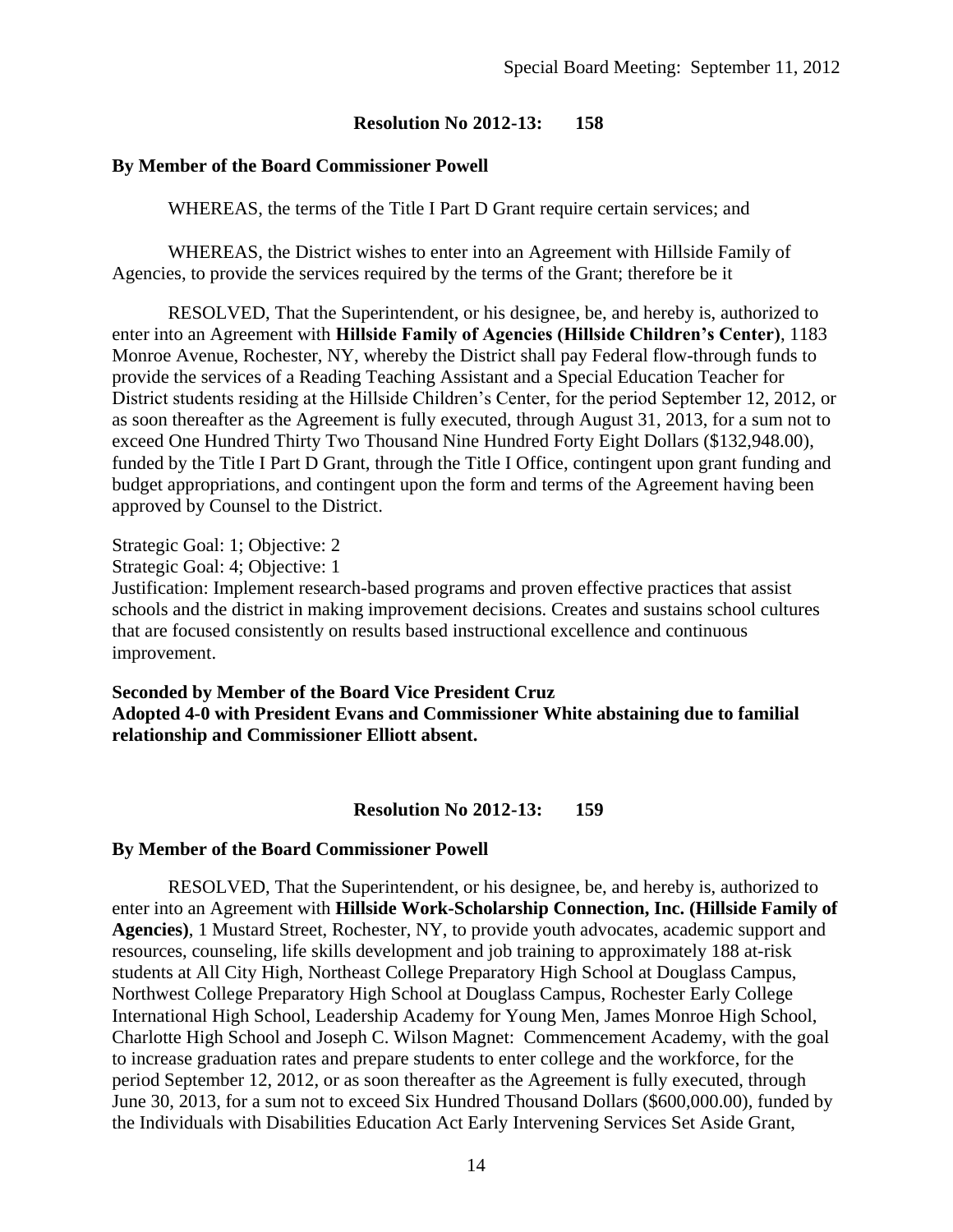through the Office of Youth Development and Family Services, contingent upon grant funding and budget appropriations, and contingent upon the form and terms of the Agreement having been approved by Counsel to the District.

Strategic Goal: 2; Objective: 2

Justification: Support the whole child through a systems approach to school culture and climate. Develops the skills needed to support learning community participation.

#### **Seconded by Member of the Board Vice President Cruz Adopted 4-0 with President Evans and Commissioner White abstaining due to familial relationship and Commissioner Elliott absent.**

**Motion to table Resolution No. 2012-13: 160 made by Commissioner White, and seconded by Commissioner Adams. Motion carries 6-0 with Commissioner Elliott absent.**

#### **Resolution No 2012-13: 160**

#### **By Member of the Board**

RESOLVED, That the Superintendent, or his designee, be, and hereby is, authorized to enter into an Agreement with the **City of Rochester**, 30 Church Street, Rochester, NY, whereby the Rochester Police Department will provide sworn police personnel to operate as truancy enforcement officers and administer the School Resource Officer (SRO) program with the goal to assist School District personnel in maintaining a safe school environment, for the 2012-2013 and 2013-2014 school years, renewable for an additional one year term, for a sum not to exceed One Million Ninety Nine Thousand Ninety Eight Dollars (\$1,099,098.00) per year, funded by the Department of School Safety and Security, contingent upon budget appropriations and contingent upon the form and terms of the Agreement having been approved by Counsel to the District.

Strategic Goal: 2; Objective: 2

Justification: Creates and disseminates a compendium of effective practice and strategies based on desired purposes and outcomes to support a positive school culture and climate.

#### **Seconded by Member of the Board**

**Motion to table Resolution No. 2012-13: 161 made by Commissioner Campos, and seconded by Commissioner Powell. Motion carries 5-0 with Vice President Cruz and Commissioner Elliott absent.**

#### **Resolution No 2012-13: 161**

#### **By Member of the Board**

RESOLVED, That the Superintendent, or his designee, be, and hereby is, authorized to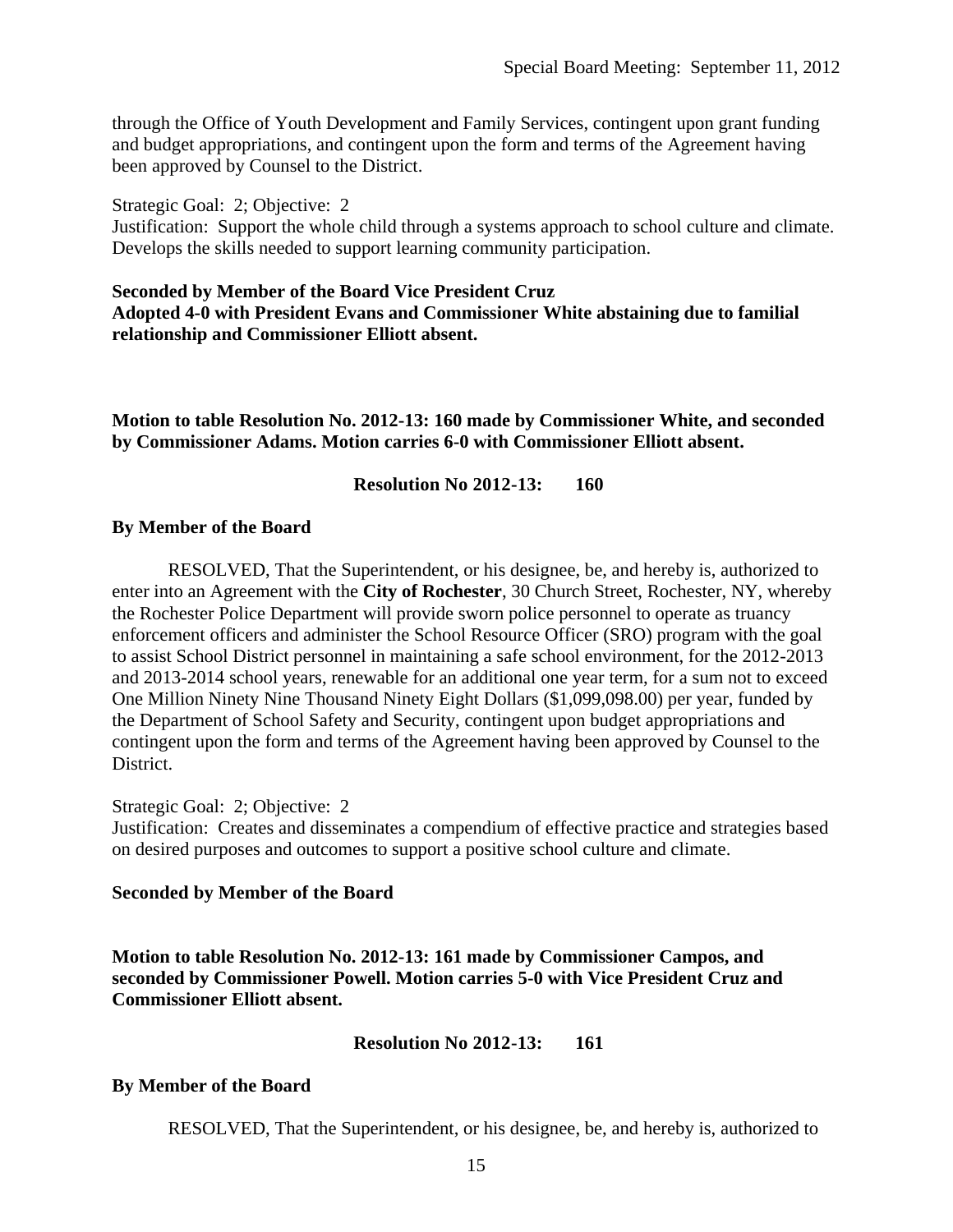enter into an Agreement with **Baden Street Settlement of Rochester, Inc.**, 152 Baden Street, Rochester, NY, to provide the Expanded Learning Pilot whereby 210 students of Dr. Martin Luther King, Jr. School No. 9 will receive a broad range of appropriate activities that integrate what happens during the school day with less formal learning experiences with the goal to provide a safe after-school learning environment and improve social, emotional, academic and vocational competencies and reduce negative youth behaviors, for the period September 12, 2012, or as soon thereafter as the Agreement is fully executed, through October 5, 2012, for a sum not to exceed Thirty One Thousand Nine Hundred Dollars (\$31,900.00), funded by Dr. Martin Luther King, Jr. School No. 9, contingent upon budget appropriations and contingent upon the form and terms of the Agreement having been approved by Counsel to the District.

Strategic Goal: 2; Objective: 2 Justification: Develops the skills needed to support learning community participation.

## **Seconded by Member of the Board**

## **Resolution No 2012-13: 162**

#### **By Member of the Board Commissioner White**

RESOLVED, That the Superintendent, or his designee, be, and hereby is, authorized to enter into an Agreement with **McGraw-Hill Companies, Inc., (subsidiary: CTB/McGraw-Hill LLC)**, 1221 Avenue of the Americas, New York, NY, to prepare all necessary assessment materials, including preformatted bubble sheets, for approximately 250 Student Learning Outcome

| <b>Participation Statistics</b> |             |               |
|---------------------------------|-------------|---------------|
|                                 |             | $\frac{0}{0}$ |
| <b>TOTAL CONTRACT</b>           | 93,850      | 100           |
| Ė.<br><b>M/WBE AWARD</b>        | <b>NONE</b> |               |
| <b>LOCAL AWARD</b>              |             |               |
| <b>RMSA</b>                     | <b>NONE</b> |               |
| <b>NYS</b>                      | 93,850      | 100           |

Assessments and scan bubble sheets, upload corresponding data and provide data file for all District secondary school students, for the period September 15, 2012, or as soon thereafter as the Agreement is fully executed, through June 30, 2013, for a sum not to exceed Ninety Thousand Dollars (\$93,850.00), funded by the Department of Instructional Technology for Schools, contingent upon budget appropriations and contingent upon the form and terms of the Agreement having been approved by Counsel to the District.

#### Strategic Goal: 5; Objective: 2

Justification: Works with schools and district to ensure the development and use of multiple student assessments to plan instruction.

## **Seconded by Member of the Board Vice President Cruz Adopted 4-1 with Commissioner Adams dissenting and Vice President Cruz and Commissioner Elliott absent**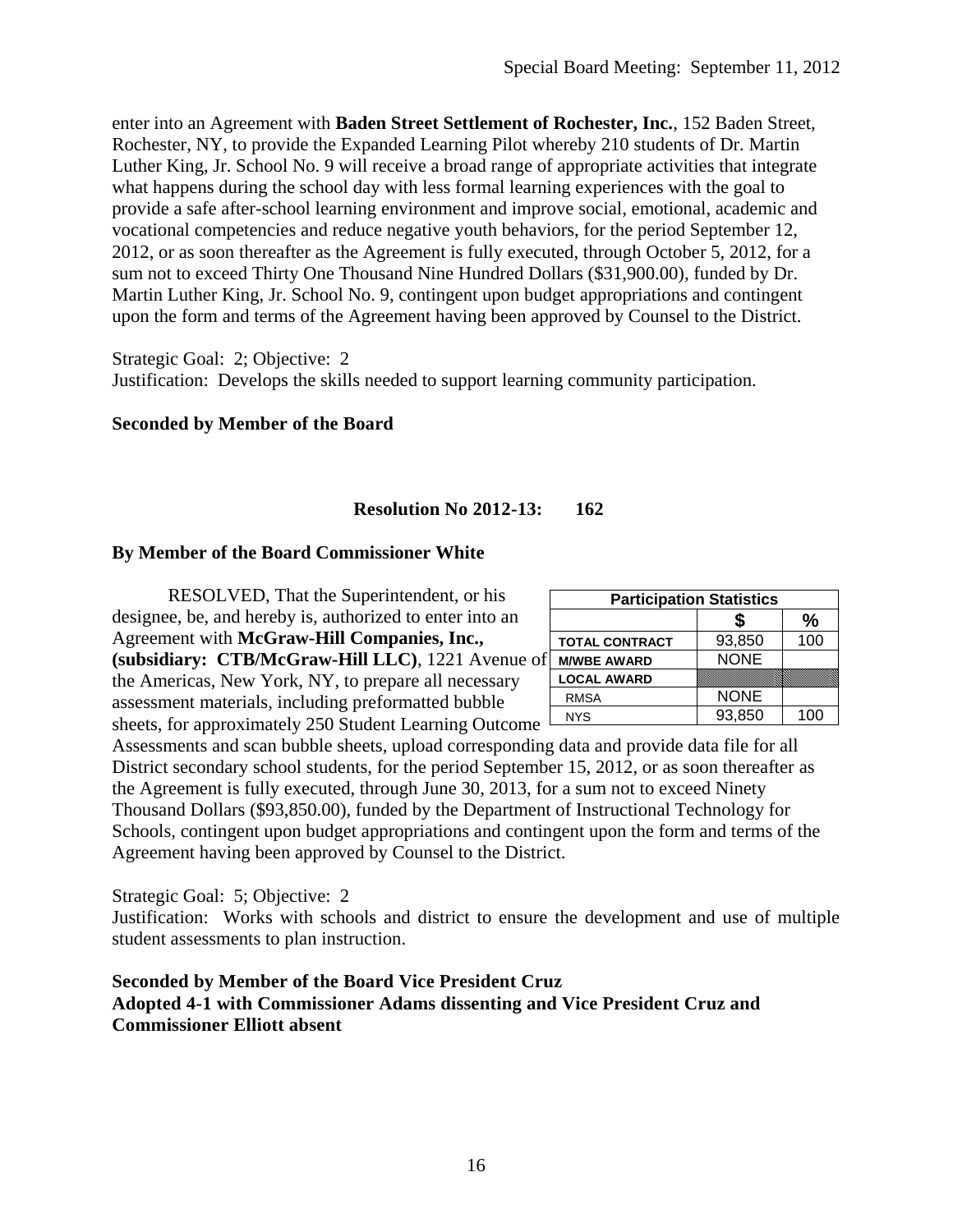## **By Member of the Board Commissioner White**

RESOLVED, That the Superintendent, or his designee, be, and hereby is, authorized to enter into an Agreement with **Mercury Print Productions, Inc.**, 50 Holleder Parkway, Rochester, NY, to prepare all necessary assessment test booklets for approximately 250 Student Learning Outcome Assessments for all District secondary school students, for the period September 15, 2012, or as

| <b>Participation Statistics</b> |            |      |
|---------------------------------|------------|------|
|                                 |            | $\%$ |
| <b>TOTAL CONTRACT</b>           | 43,086     | 100  |
| <b>M/WBE AWARD</b>              | <b>TRD</b> |      |
| <b>LOCAL AWARD</b>              |            |      |
| <b>RMSA</b>                     | 43,086     | 100  |
| <b>NYS</b>                      |            |      |

soon thereafter as the Agreement is fully executed, through June 30, 2013, for a sum not to exceed Ninety Thousand Dollars (\$43,086.00), funded by the Department of Instructional Technology for Schools, contingent upon budget appropriations and contingent upon the form and terms of the Agreement having been approved by Counsel to the District.

Strategic Goal: 5; Objective: 2

Justification: Works with schools and district to ensure the development and use of multiple student assessments to plan instruction.

## **Seconded by Member of the Board Vice President Cruz Adopted 5-0 with Vice President Cruz and Commissioner Elliott absent**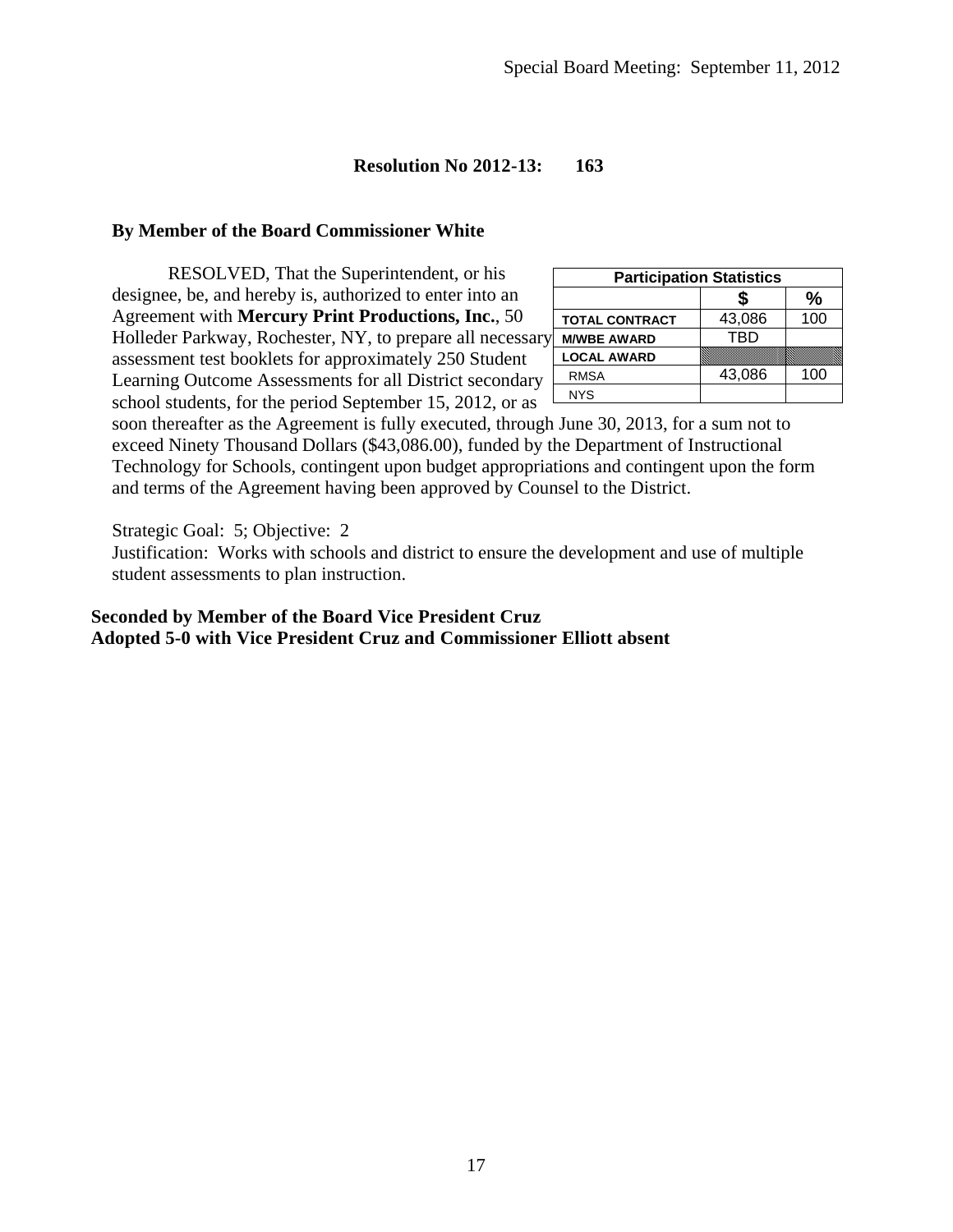# Special Board Meeting: September 11, 2012

| otionally challenging. |
|------------------------|
|                        |
|                        |
|                        |
|                        |
|                        |
|                        |
|                        |
|                        |
|                        |
|                        |
|                        |
|                        |
|                        |
|                        |
|                        |
|                        |
|                        |
|                        |
|                        |
|                        |
|                        |
|                        |
|                        |
|                        |
| ent.                   |
|                        |
|                        |
|                        |
|                        |
|                        |
|                        |
|                        |
|                        |
|                        |
|                        |
|                        |
|                        |
|                        |
|                        |
|                        |
|                        |
|                        |
|                        |
|                        |

**STRATEGIC GOALS: (Select only the goals and objectives that apply)**

**Cut and paste the link to view the Strategic Plan 2008-2013[: http://www.rcsdk12.org/197310416151348457/lib/197310416151348457/RCSD\\_Strategic\\_Plan.pdf](http://www.rcsdk12.org/197310416151348457/lib/197310416151348457/RCSD_Strategic_Plan.pdf)**

| Goal 1: We will ensure that each of our students is academically prepared to succeed in college, life, and the global economy.                                                                             |
|------------------------------------------------------------------------------------------------------------------------------------------------------------------------------------------------------------|
| <b>Objective 1:</b> Ensure Academic Rigor for Every Student                                                                                                                                                |
| Develops the capacity of others to analyze and balance organizational and individual needs to integrate rigor.<br>$Jst. A$                                                                                 |
| Guides the development and/or delivery of strategy and/or approach to increase student capacity to understand content that is complex, ambiguous, and personally or emotionally challenging.<br>$(Jst. B)$ |
| Implement research-based programs and proven effective practices that assist schools and the district in making improvement decisions.<br>(Jst. C)                                                         |
| <b>Objective 2:</b> Differentiate Student Supports to Meet the Needs of Every Student                                                                                                                      |
| Implement research-based programs and proven effective practices that assist schools and the district in making improvement decisions.<br>$(Jst. A)$                                                       |
| Supports the development of schools and district leaders to house, manage and use data to improve instruction and provide equitable instruction.<br>$(Jst. B)$                                             |
| <b>Objective 3: Focus on College and Career Readiness</b>                                                                                                                                                  |
| (Jst. A) Creates work related agreements with clients that include preparing students and staff for the $21st$ Century.                                                                                    |
| Develops the capacity of others to analyze and balance organizational and individual needs to integrate rigor.<br>$(Jst. B)$                                                                               |
| <b>Objective 4:</b> Create an Innovative Portfolio of High Quality Choices for Families                                                                                                                    |
| Develops school and district leaders' ability to support and promote quality teaching.<br>$(Jst. A)$                                                                                                       |
| Provides leadership in the design and reorganization of current school portfolio.<br>$(Jst. B)$                                                                                                            |
| Supports in the development of process, procedures and protocols to diversify school choice.<br>(Jst. C)                                                                                                   |
| Goal 2: We will create safe, engaging, and nurturing school environments that enable student success.                                                                                                      |
| <b>Objective 1:</b> Effective Safety Systems and Practices                                                                                                                                                 |
| Develops the skills needed to support learning community participation.<br>$Jst. A)$                                                                                                                       |
| Provides leadership in the design and reorganization of current safety systems and practice.<br>$(Jst. B)$                                                                                                 |
| Supports in the development of process, procedures and protocols to enhance safety systems and practices.<br>(Jst. C)                                                                                      |
| <b>Objective 2:</b> Support the Whole Child through a Systems Approach to School Culture and Climate                                                                                                       |
| $(\text{Jst. A})$ Develops the skills needed to support learning community participation.                                                                                                                  |
| Creates and disseminates a compendium of effective practice and strategies based on desired purposes and outcomes to support a positive school culture and climate.<br>$(Jst. B)$                          |
| Goal 3: We will recruit, develop, and retain highly effective, diverse people dedicated to student success.                                                                                                |
| <b>Objective 1: Develop and Support Highly Effective School Leaders</b>                                                                                                                                    |
| Supports the development of schools and district leaders to house, manage and use data to improve instruction and provide equitable instruction.<br>$(Jst. A)$                                             |
| Develops leaders who use research to create and sustain school cultures that are consistently focused on results based instructional excellence and continuous improvement.<br>$(Jst. B)$                  |
| (Jst. C)<br>Promote quality teaching.                                                                                                                                                                      |
| <b>Objective 2: Develop and Support Highly Effective Teachers</b>                                                                                                                                          |
| Develops Pedagogical practices with high validity and are research-based.<br>(Jst. A)                                                                                                                      |
| Develops Content Knowledge that incorporates culturally responsive perspectives.<br>$(Jst. B)$                                                                                                             |
| Develops the skills needed to support learning community participation.<br>(Jst. C)                                                                                                                        |
| Works with schools and district to ensure the development and use of multiple student assessments to plan Instruction.                                                                                     |
| Goal 4: We will use world-class operational standards and practices to continuously improve how we support student success.                                                                                |
| <b>Objective 1:</b> Learning Environment Supports Student Success                                                                                                                                          |
| Creates and sustains school cultures that are focused consistently on results based instructional excellence and continuous improvement.<br>$(Jst. A)$                                                     |
| Creates and disseminates a compendium of effective practice and strategies based on desired purposes and outcomes to support a positive school culture and climate.<br>$(Jst. B)$                          |
| <b>Objective 2: World-Class Standards of Efficiency and Customer Service</b>                                                                                                                               |
| Develops materials families can use to support the school's instructional program and the education of children.<br>$(Jst. A)$                                                                             |
| Develops school and district staff knowledge and skills regarding family involvement.<br>$(Jst. B)$                                                                                                        |
| Goal 5: We will create a culture in which we hold ourselves accountable for student success.                                                                                                               |
| <b>Objective 1: Stakeholder Engagement and Satisfaction</b>                                                                                                                                                |
| $(\mathbf{Jst. A})$ Creates, supplies, and disseminates materials and processes to support collaboration with stakeholders.                                                                                |